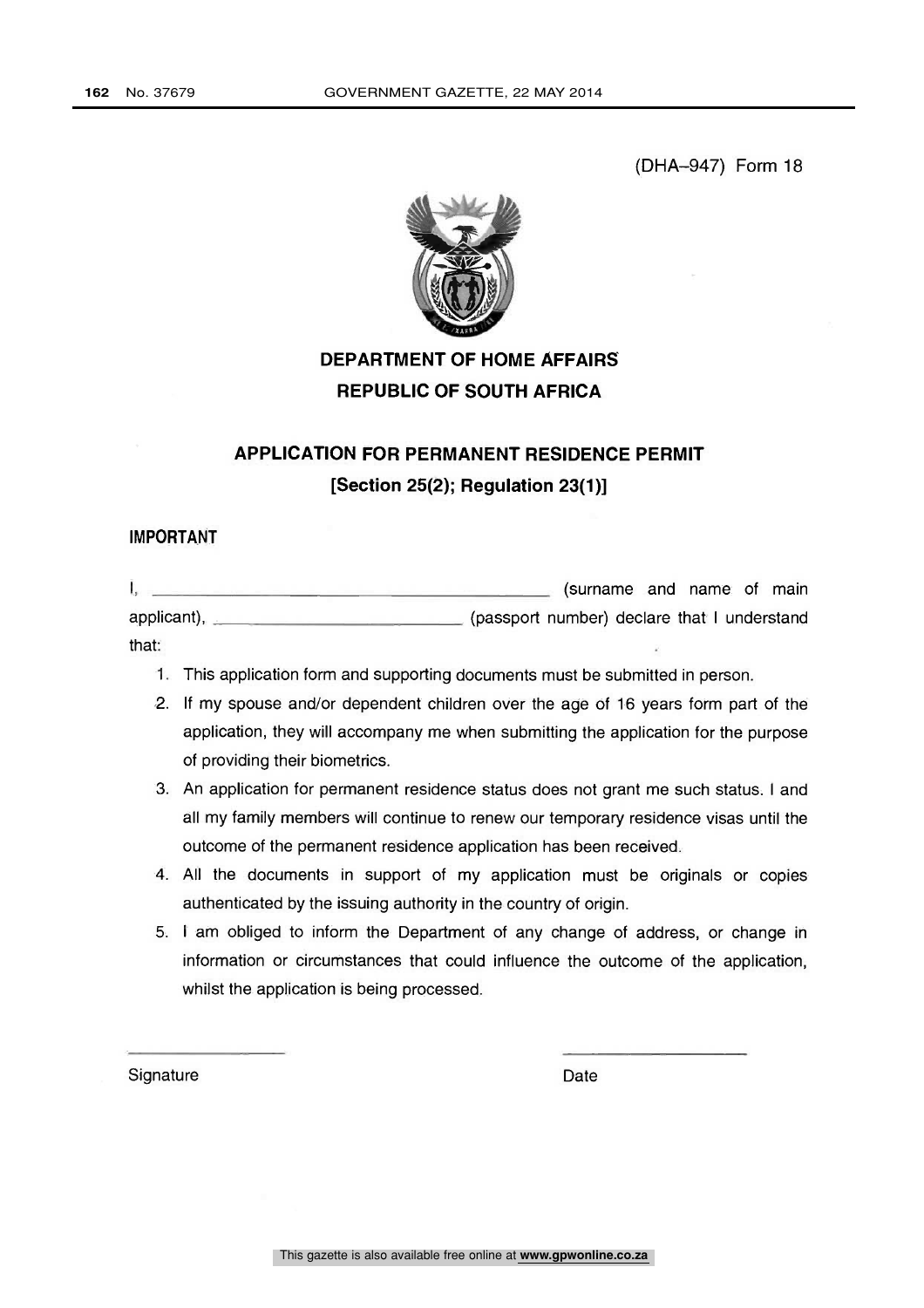## FOR OFFICIAL USE ONLY

REFERENCE NO.:

### LIST OF APPLICANTS

|         |               |       |                          |             | Applicable         | Refere |
|---------|---------------|-------|--------------------------|-------------|--------------------|--------|
| Surname | First name(s) | Date  | of $\vert$ Gende $\vert$ | Relationshi | section of $ $ nce |        |
|         |               | birth |                          | р           | Act                | number |
|         |               |       |                          |             |                    |        |
|         |               |       |                          |             |                    |        |
|         |               |       |                          |             |                    |        |
|         |               |       |                          |             |                    |        |

Application processed by (first name and surname of official)

#### Decision

Application \*approved/rejected.

If rejected, reason(s) for decision:

In the case of conditional approval, state conditions: 

Signature:

Date:

Official stamp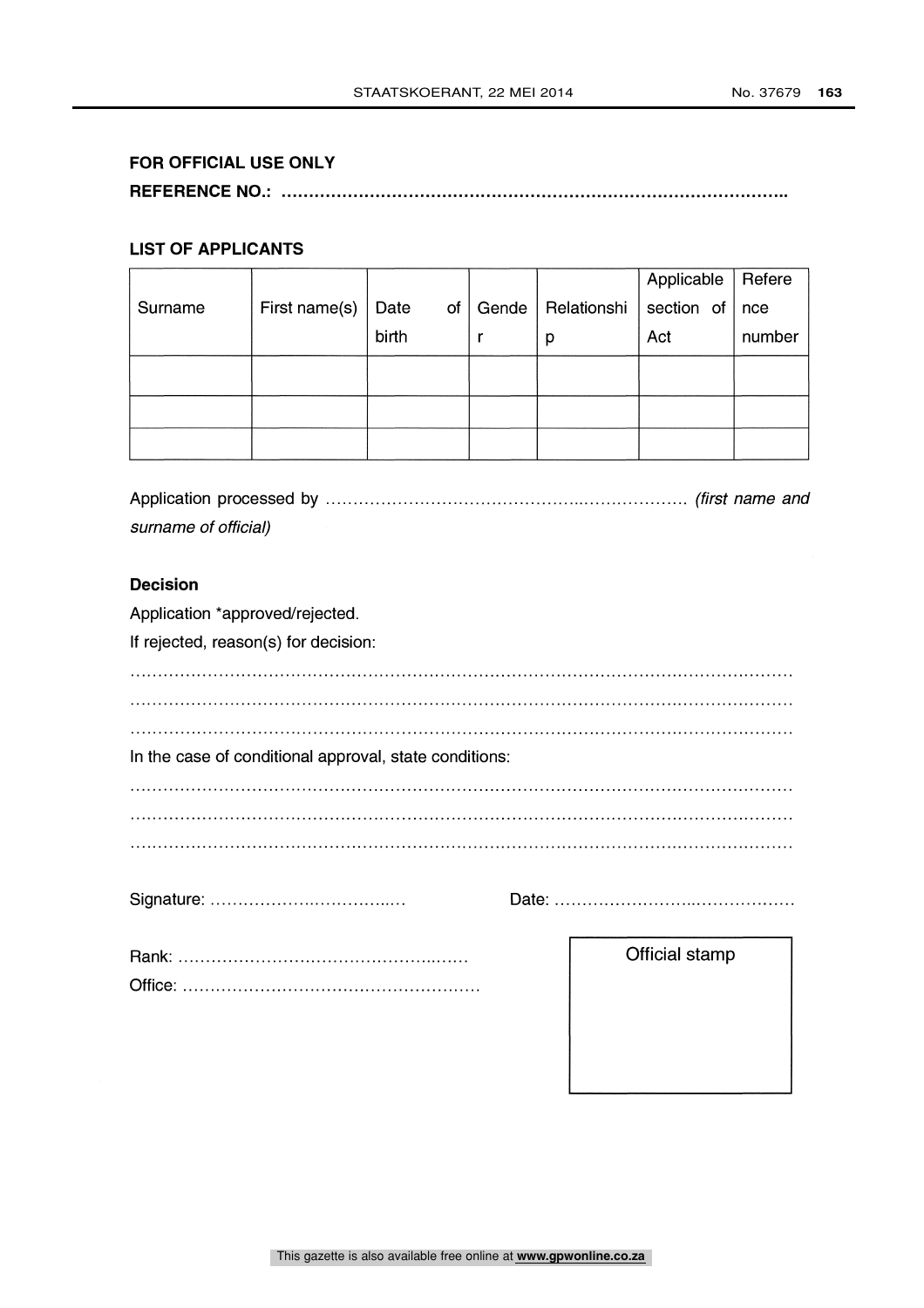## Details of principal applicant:

| Date of birth:<br>Year | Month<br>Day |
|------------------------|--------------|
|                        |              |
|                        |              |
|                        |              |
|                        |              |
| Marital status:        |              |

| Never   | Married | Permanent    | <b>Divorced</b> | Widowed | Legally   |
|---------|---------|--------------|-----------------|---------|-----------|
| married |         | spousal      |                 |         | separated |
|         |         | relationship |                 |         |           |

## Type of marriage or spousal relationship:

| Civil marriage | Customary | Religious | Permanent    | Permanent    |  |
|----------------|-----------|-----------|--------------|--------------|--|
|                | marriage  | marriage  | heterosexual | homosexual   |  |
|                |           |           | relationship | relationship |  |

Date and place of conclusion of marriage or spousal relationship:

Details of previous marriage(s) or permanent spousal relationship(s) (if any):

Date and place of marriage/conclusion of spousal relationship:  $\bullet$ 

Date and place of \*divorce/separation:  $\bullet$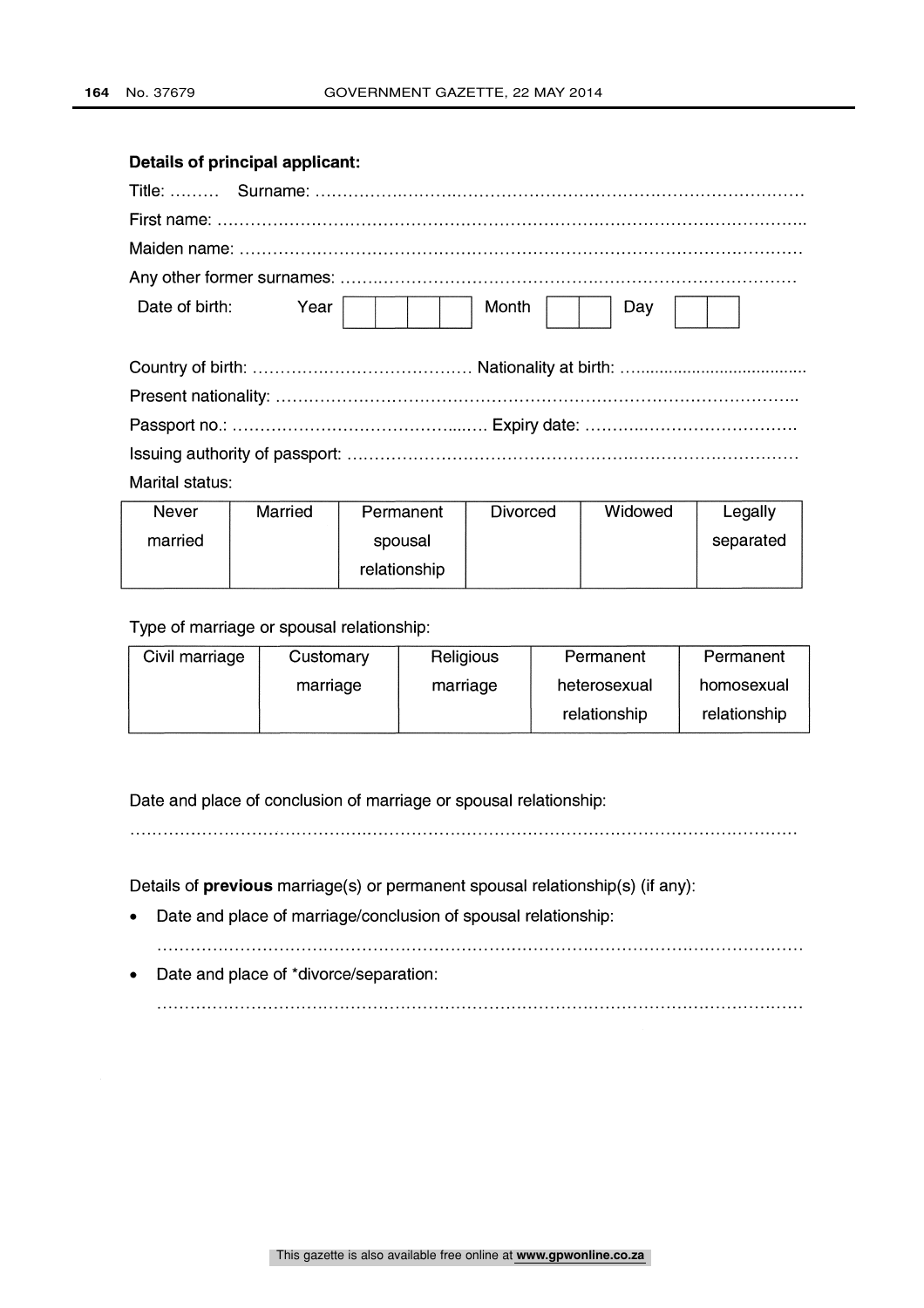\*Details about any parental rights and responsibilities (including maintenance obligations) in respect of children born from such marriage(s)/permanent spousal relationship(s), including legally adopted children:

## Present residential address:

| Since | Year | Month | Day |
|-------|------|-------|-----|
|       |      |       |     |

## Details of principal applicant's parents:

#### Father:

## Mother: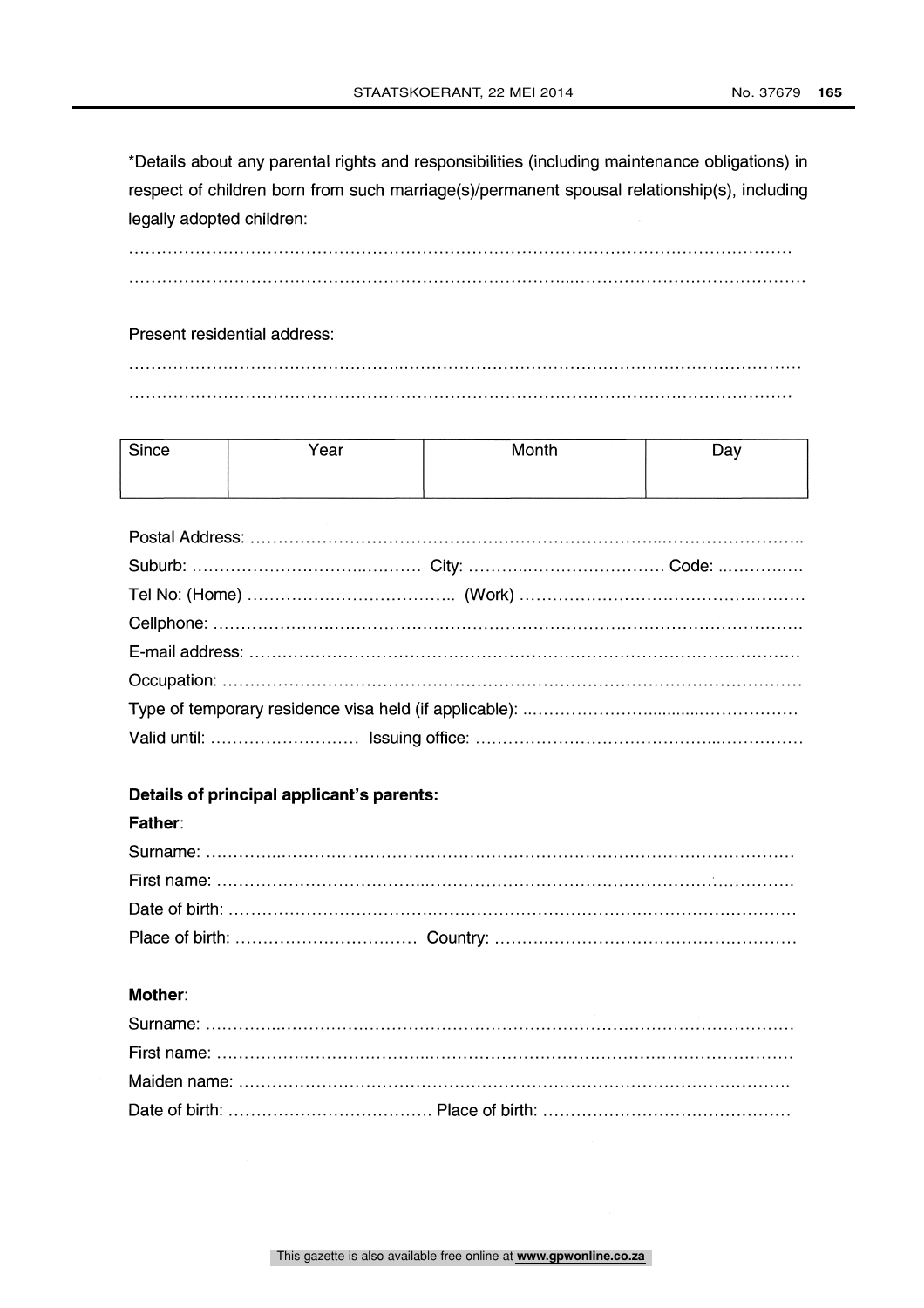Country. Nationality at birth.

#### Details of applicant's spouse:

| Date of birth: Year           Month       Day |  |  |  |  |  |  |
|-----------------------------------------------|--|--|--|--|--|--|

Details of **previous** marriage(s) or permanent spousal relationship(s) (if any):

- Date and place of marriage/conclusion of spousal relationship:
- Date and place of \*divorce/separation:

Details about any custody or maintenance obligations in respect of children born from such \*marriage(s)/permanent spousal relationship(s), including legally adopted children:

Present residential address:

Occupation:

Type of temporary residence visa held (if applicable): Valid until: Issuing office: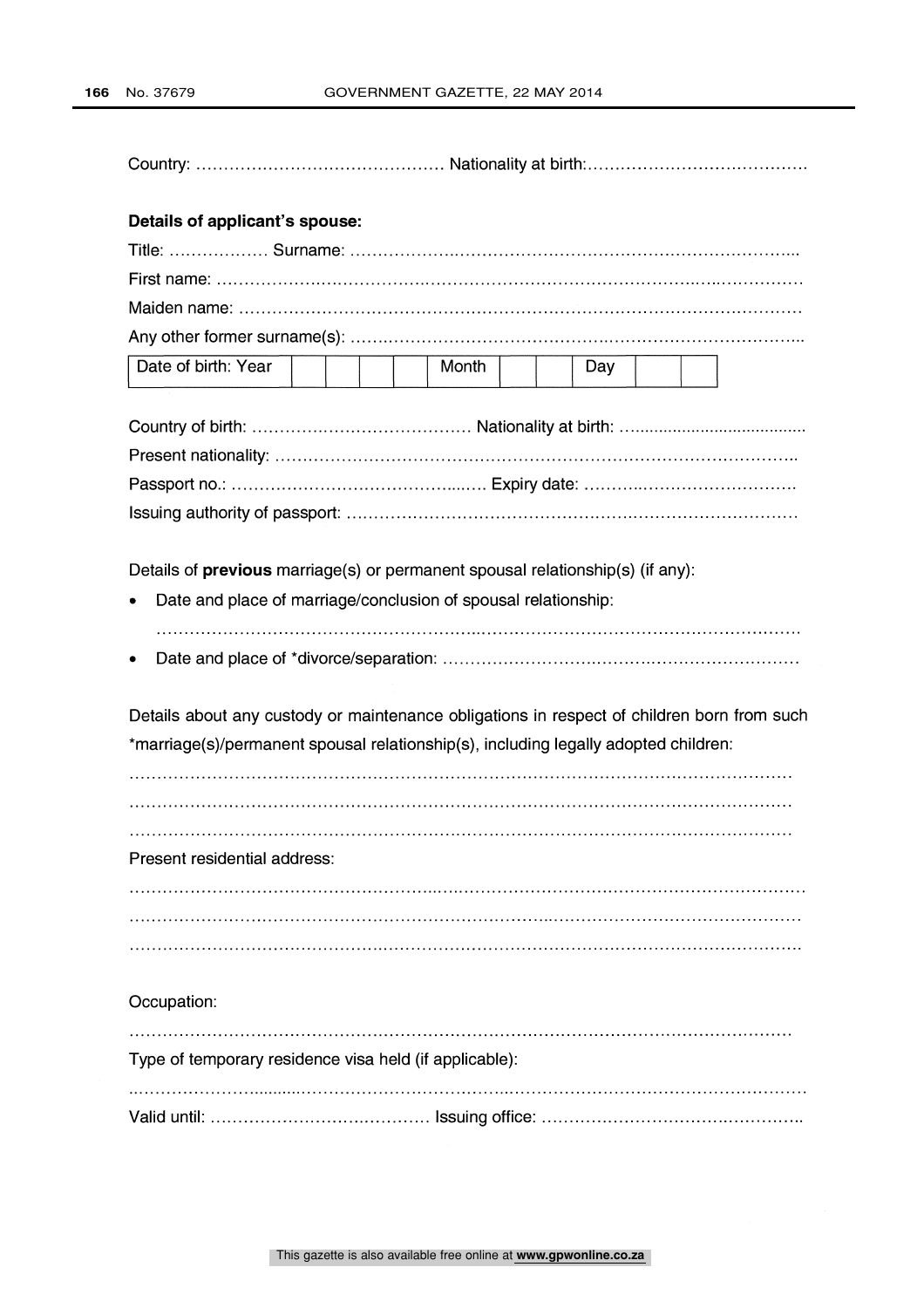# Details of spouse's parents:

## Father:

## Mother:

# Details of biological-, step- and adopted children not included in the application:

| <b>Surname</b> | <b>First name</b> | Date of<br>birth | Gender | <b>Nationality</b> |
|----------------|-------------------|------------------|--------|--------------------|
|                |                   |                  |        |                    |
|                |                   |                  |        |                    |
|                |                   |                  |        |                    |
|                |                   |                  |        |                    |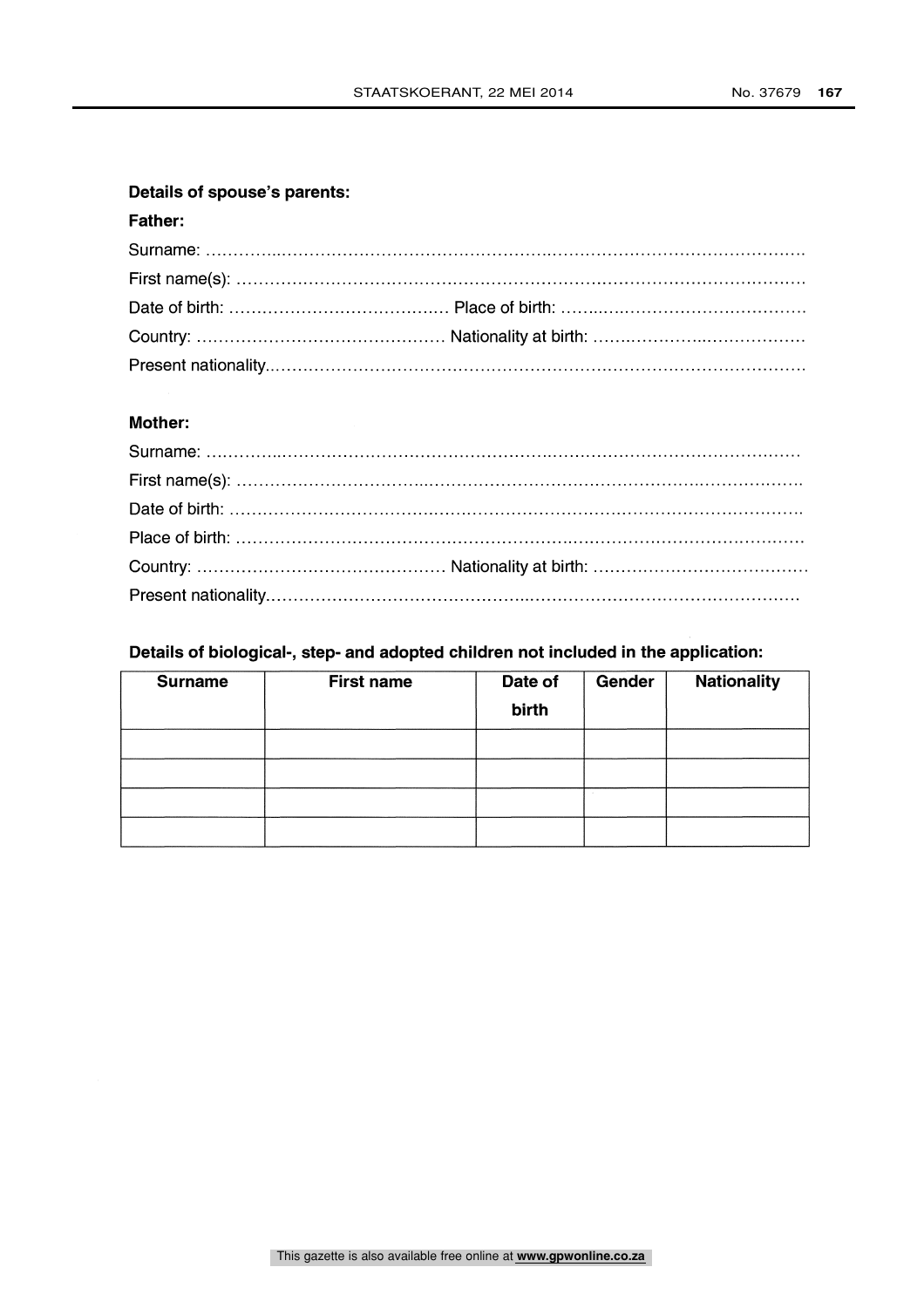| <b>Surname</b> | <b>First name</b> | Relationship | Identity<br>number /<br><b>Permanent or</b><br><b>Temporary</b><br>residence<br>permit<br>number | <b>Residential</b><br><b>Address</b> | <b>Telephone</b><br>number |  |
|----------------|-------------------|--------------|--------------------------------------------------------------------------------------------------|--------------------------------------|----------------------------|--|
|                |                   |              |                                                                                                  |                                      |                            |  |
|                |                   |              |                                                                                                  |                                      |                            |  |
|                |                   |              |                                                                                                  |                                      |                            |  |

#### Details of relatives or friends resident in South Africa:

## Employment record of principal applicant (to cover full period of employment):

| Name of<br>employer | <b>Address</b> | From<br>(date) | To (date) | <b>Nature of</b><br>work |
|---------------------|----------------|----------------|-----------|--------------------------|
|                     |                |                |           |                          |
|                     |                |                |           |                          |
|                     |                |                |           |                          |
|                     |                |                |           |                          |
|                     |                |                |           |                          |
|                     |                |                |           |                          |

Occupation to be followed in the Republic-

- by principal applicant ; and
- by spouse:

Amount of funds to be transferred to the Republic-

by principal applicant: ; and by spouse: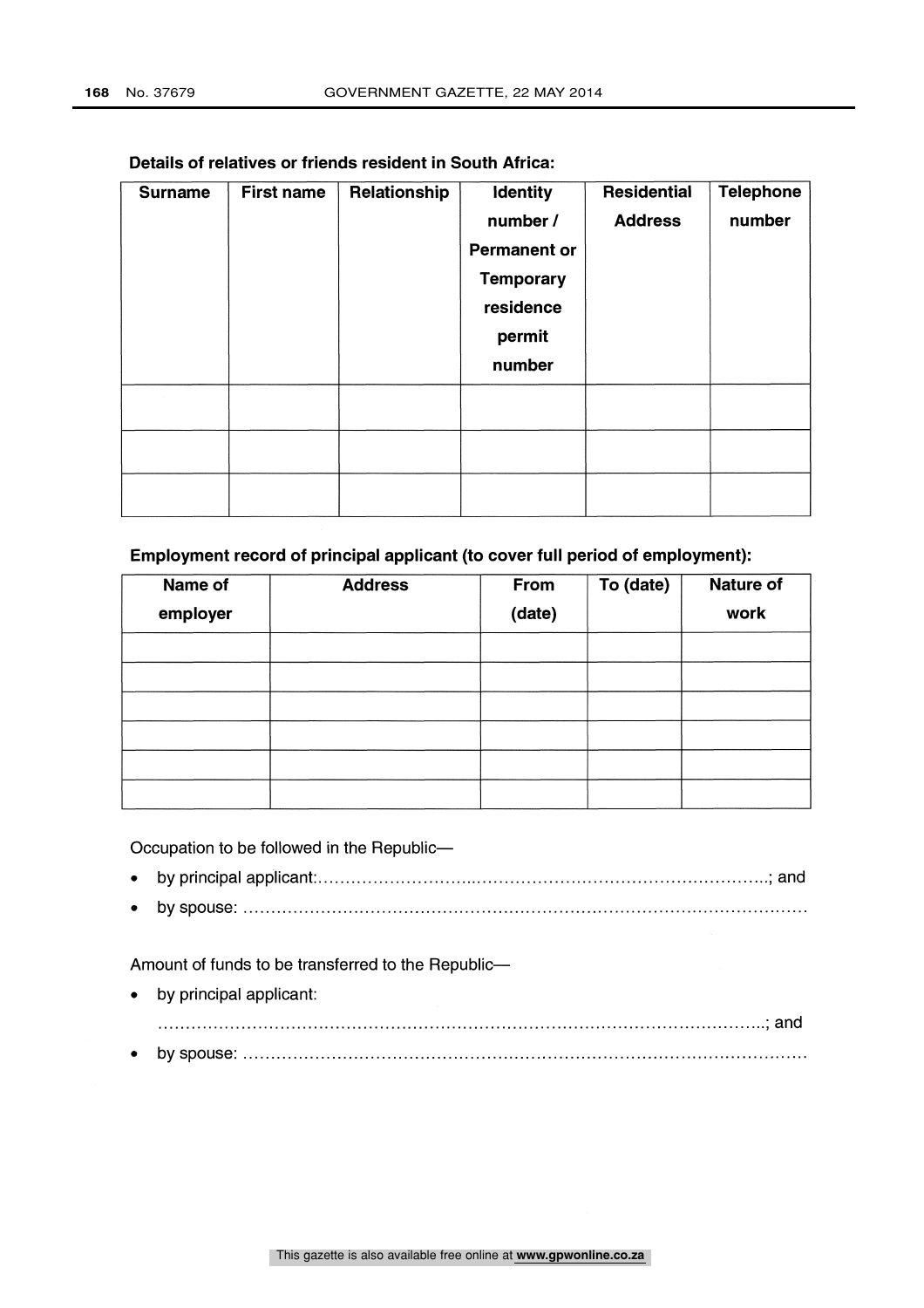Details of pension or private income-

- of principal applicant:
- ; and
- of spouse:

Details of any other assets (e.g. property, investments, etc.)-

- of principal applicant:  $\bullet$
- ; and
- of spouse:  $\bullet$

Details of any family members remaining in your country of origin (spouse, children, parents, sisters, brothers):

| <b>Surname &amp; First Name(s)</b> | <b>Address</b> | Relationship |
|------------------------------------|----------------|--------------|
|                                    |                |              |
|                                    |                |              |
|                                    |                |              |
|                                    |                |              |
|                                    |                |              |

Full details of previous and current residential addresses (since 18<sup>th</sup> birthday or for the last ten years):

## Principal applicant:

| From  | To                        | Number and street name | City / Town | Country |
|-------|---------------------------|------------------------|-------------|---------|
|       | (month and $ $ (month and |                        |             |         |
| year) | year)                     |                        |             |         |
|       |                           |                        |             |         |
|       |                           |                        |             |         |
|       |                           |                        |             |         |
|       |                           |                        |             |         |
|       |                           |                        |             |         |
|       |                           |                        |             |         |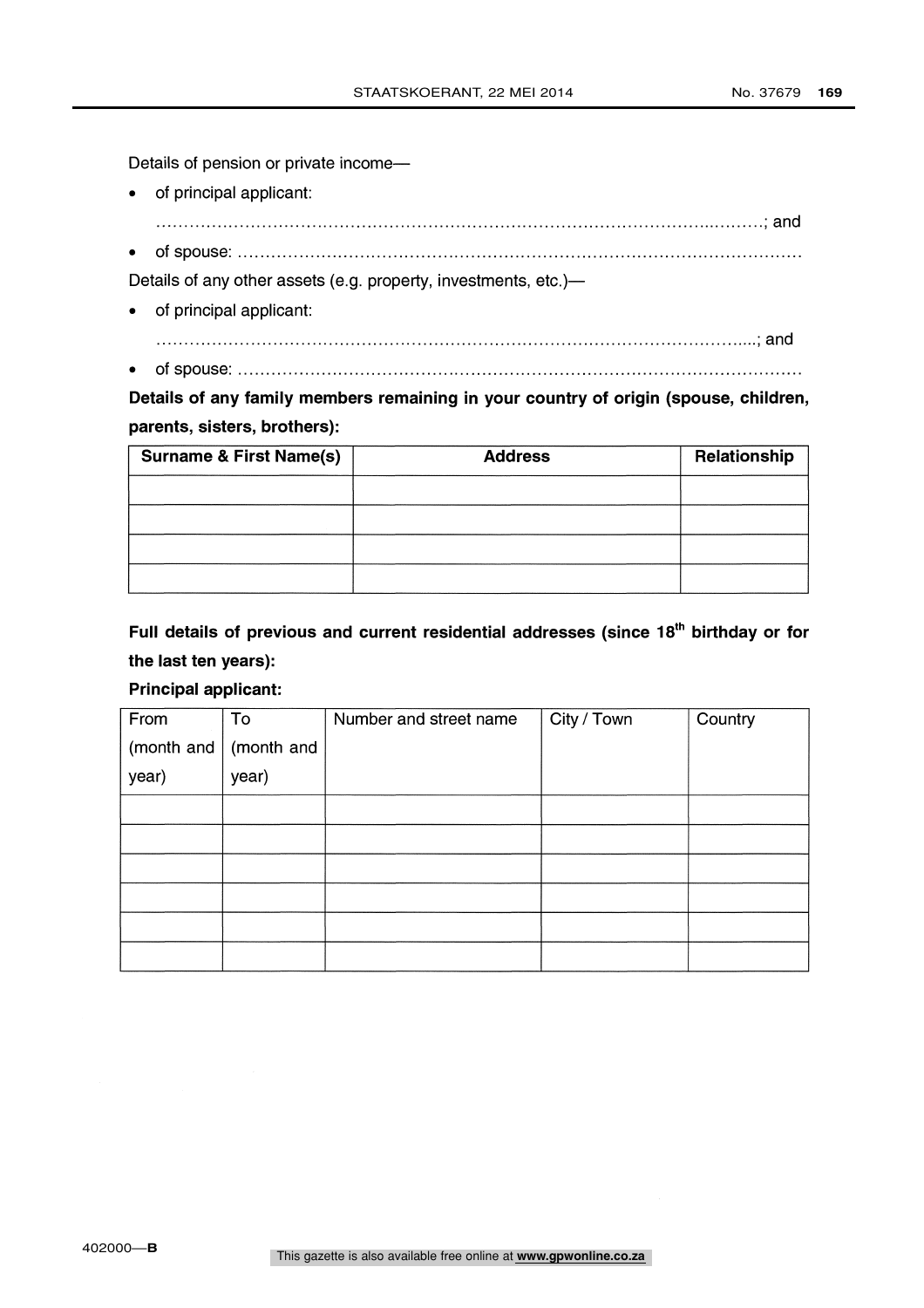| From  | To                        | Number and street name | City / Town | Country |
|-------|---------------------------|------------------------|-------------|---------|
|       | (month and $ $ (month and |                        |             |         |
| year) | year)                     |                        |             |         |
|       |                           |                        |             |         |
|       |                           |                        |             |         |
|       |                           |                        |             |         |
|       |                           |                        |             |         |
|       |                           |                        |             |         |

#### Spouse:

## Details regarding applicant and (if applicable) spouse and children:

The following questions relate to you (the applicant), as well as to your spouse and children (if any), and must be answered "YES" or "NO".

Have you or any of the persons concerned ever been-

- convicted of a criminal offence, even if such conviction is no longer on record against you or the persons concerned?
- declared insolvent? .................. If yes, have you been rehabilitated?........................
- the subject of a civil action, including failure to fulfil child maintenance obligations?
- Is there a civil or criminal enquiry pending against you or any of the persons concerned?
- Have you or any of the persons concerned ever been refused entry into or been removed or deported from the Republic? If so, provide details:

N.B. If the answer to any of the above questions is "YES", provide full details below

#### $\mathcal{L} = \{x_1, x_2, \ldots, x_n\}$  . The contract of the contract of the contract of the contract of the contract of the contract of the contract of the contract of the contract of the contract of the contract of the contract of

#### General information:

Postal address and telephone number where you could be contacted in the Republic: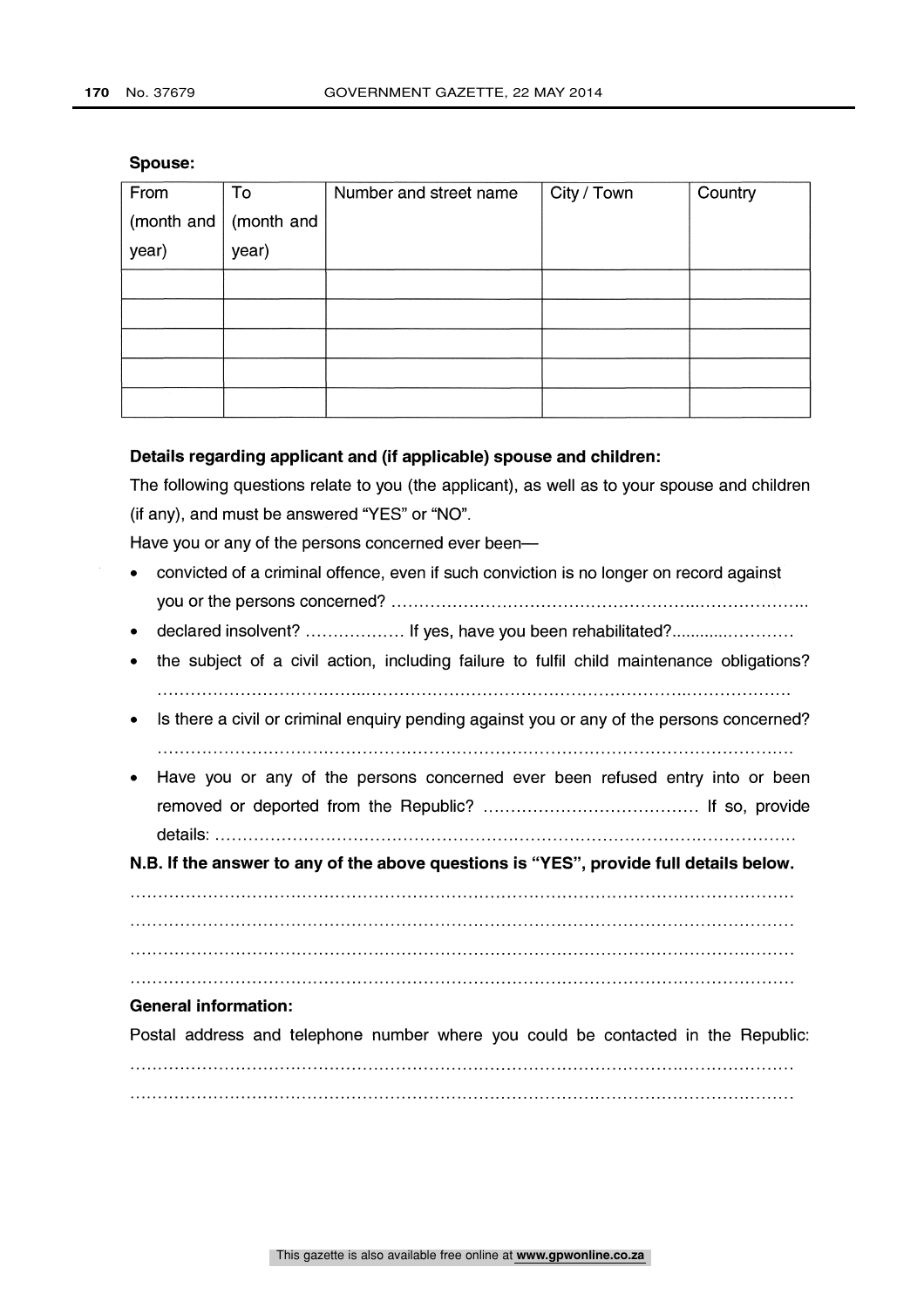If your spouse is a South African citizen or permanent resident, please provide his/her employment details:

Note: Any incorrect or misleading information or false documents furnished in support of this application may result in the application being refused or, if the permanent residence permit has already been issued, that permit being withdrawn.

 $*$ I/We, the undersigned, declare that-

- the photograph(s) submitted in support of this application \*is/are a true reflection of the person(s) whose name(s) appear on the reverse side thereof;
- the details reflected in this application, as well as the documents submitted in support of  $\bullet$ this application, are true and correct; and
- it is \*my/our intention to permanently reside in the Republic.

#### Signature of applicant Date Date

(Parent(s) or legal guardian if main applicant is a minor child)

Signature of spouse Date Date

This gazette is also available free online at **www.gpwonline.co.za**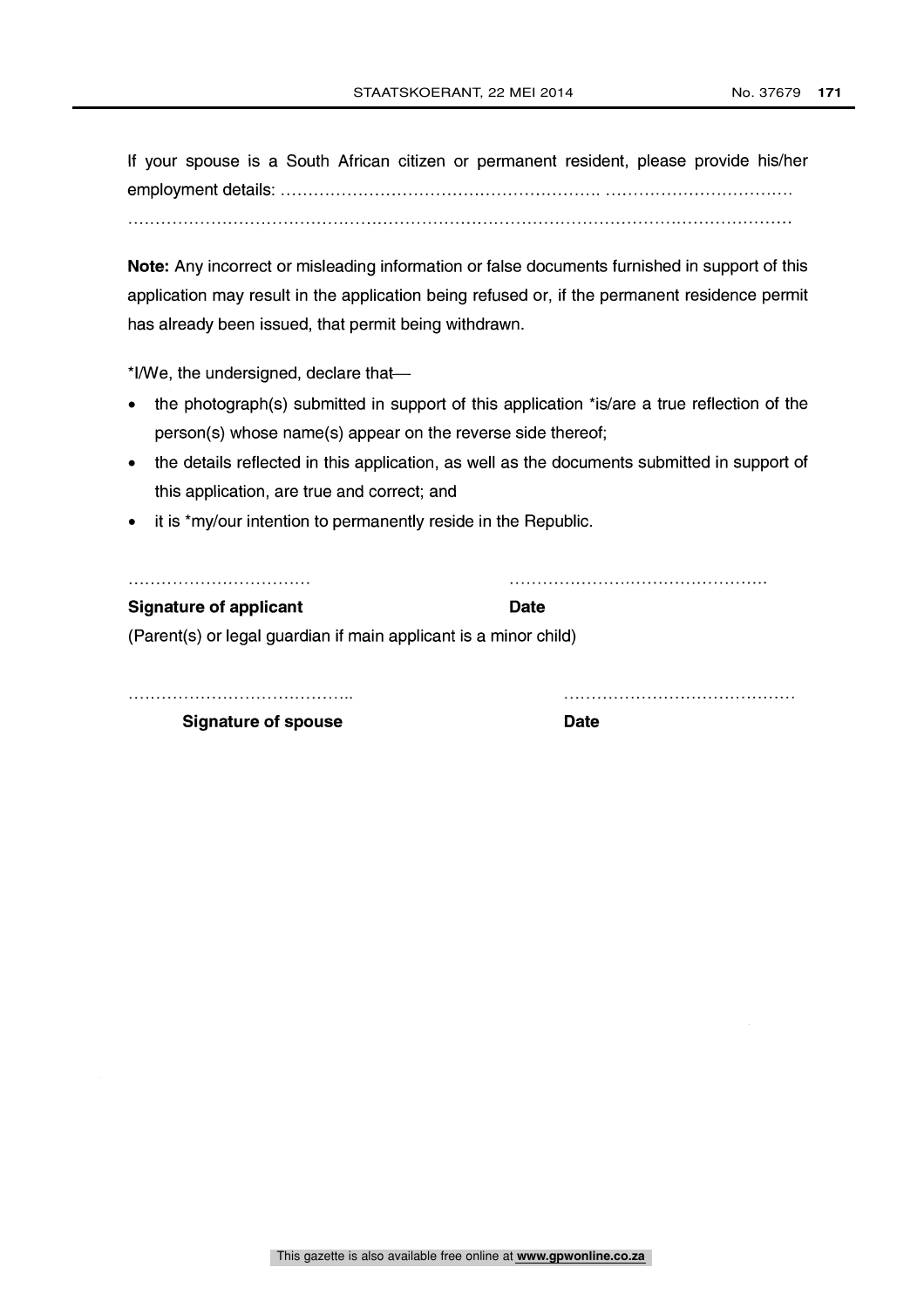# ONE PASSPORT PHOTOGRAPH IN RESPECT OF EACH PARTY TO THE APPLICATION

## FOR OFFICIAL USE

## Supporting documents required for all categories of applicants:

| Document(s) to be submitted                                                                                                                                                                                                                                                                                                                                                                                                        | Person(s) to submit                                                         | <b>Explanatory notes</b>                                                                                                                                                                                                                   |
|------------------------------------------------------------------------------------------------------------------------------------------------------------------------------------------------------------------------------------------------------------------------------------------------------------------------------------------------------------------------------------------------------------------------------------|-----------------------------------------------------------------------------|--------------------------------------------------------------------------------------------------------------------------------------------------------------------------------------------------------------------------------------------|
|                                                                                                                                                                                                                                                                                                                                                                                                                                    | document                                                                    |                                                                                                                                                                                                                                            |
| Passport photograph.                                                                                                                                                                                                                                                                                                                                                                                                               | All applicants.                                                             | A recent, passport-type, full<br>face photograph.                                                                                                                                                                                          |
| Valid passport                                                                                                                                                                                                                                                                                                                                                                                                                     | All applicants.                                                             | Certified<br>copies<br>are<br>acceptable.                                                                                                                                                                                                  |
| Unabridged birth certificate, or<br>extract from birth record.                                                                                                                                                                                                                                                                                                                                                                     | All applicants.                                                             | Only original documents or<br>authenticated<br>copies<br>thereof are acceptable.                                                                                                                                                           |
| Change of name or gender<br>document<br>Statutory<br>(i.e.<br>Declaration, Deed Poll or legal<br>Adoption Certificate).                                                                                                                                                                                                                                                                                                            | All<br>applicants<br>where<br>applicable.                                   |                                                                                                                                                                                                                                            |
| Medical report                                                                                                                                                                                                                                                                                                                                                                                                                     | All applicants                                                              | The report shall not be older<br>than six months at the time<br>of submission                                                                                                                                                              |
| Radiological report.                                                                                                                                                                                                                                                                                                                                                                                                               | All applicants 12 years of<br>age and older (excluding<br>pregnant women).  | The report shall not be older<br>than six months at time of<br>submission.                                                                                                                                                                 |
| Police clearance certificate(s).                                                                                                                                                                                                                                                                                                                                                                                                   | All applicants 18 years of<br>age and older.                                | In respect of all countries of<br>residence for one year or<br>longer since the age of 18<br>including<br>South<br>years,<br>Africa. Certificates may not<br>be older than six months at<br>the time of submission of<br>this application. |
| Marriage certificate, or extract<br>from marriage record / Proof of<br>registration<br>of<br>customary<br>marriage<br>in<br>terms<br>οf<br>Recognition<br>of<br>Customary<br>Marriages Act, 1998 (Act No.<br>120 of 1998), where applicable<br>/ Spousal affidavit.<br>Documentary<br>of<br>proof<br>cohabitation<br>and<br>extent<br>to<br>financial<br>which<br>the<br>related<br>responsibilities are shared by<br>the parties. | All married applicants or<br>parties<br>to<br>spousal<br>a<br>relationship. |                                                                                                                                                                                                                                            |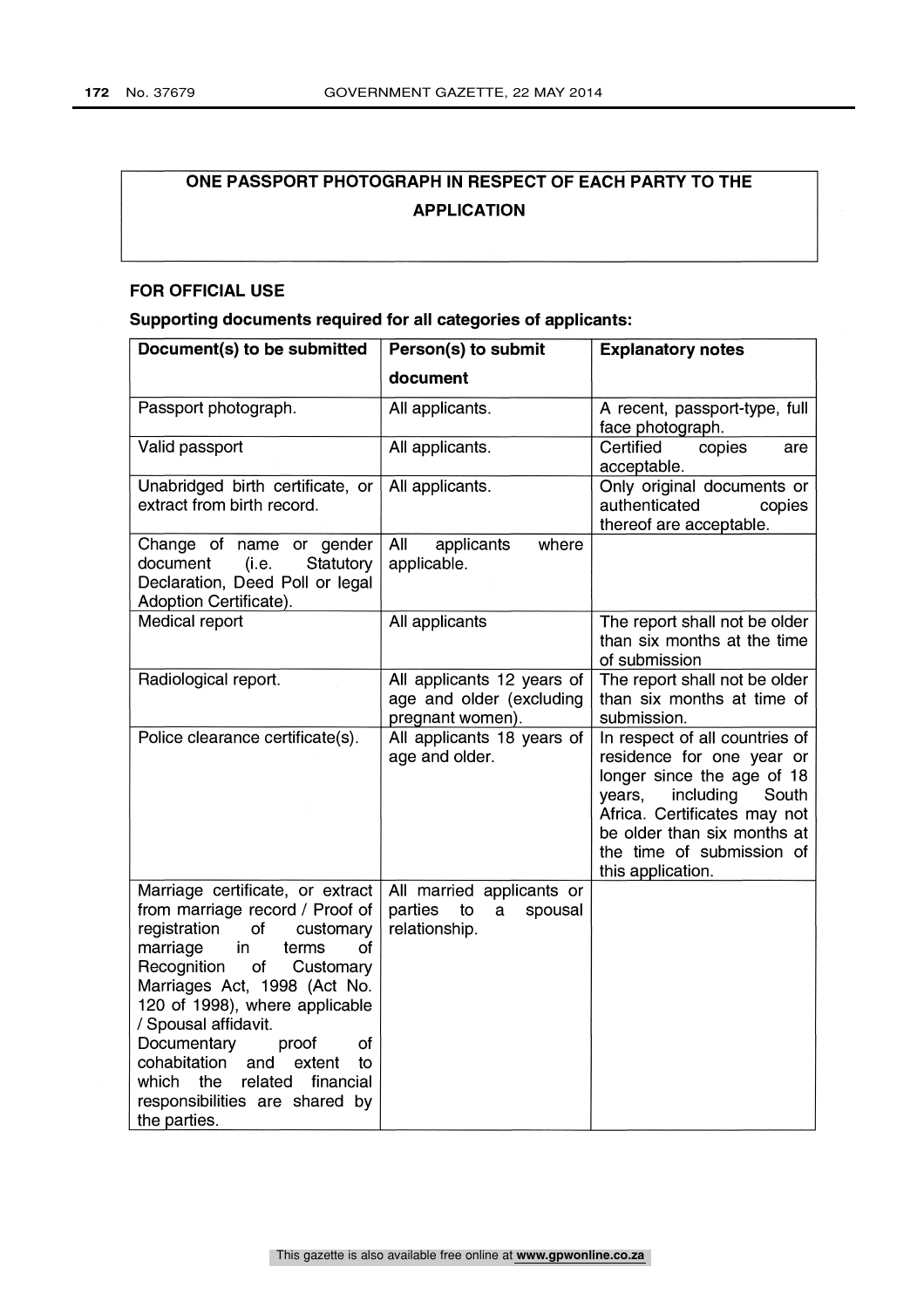| Divorce decree(s) or proof of $\vert$ All applicants who are $\vert$ Required<br>legal separation and all relevant   divorced<br>court orders regarding custody | legally<br>or<br>separated. | irrespective<br>of.<br>whether or not the person<br>concerned has since re- |
|-----------------------------------------------------------------------------------------------------------------------------------------------------------------|-----------------------------|-----------------------------------------------------------------------------|
| and maintenance of children                                                                                                                                     |                             | married.                                                                    |
| and previous spouse(s).                                                                                                                                         |                             |                                                                             |
| Written consent of both parents   Both parents.                                                                                                                 |                             |                                                                             |
| in the case of minor children                                                                                                                                   |                             |                                                                             |
| where only one of the parents                                                                                                                                   |                             |                                                                             |
| is applying.                                                                                                                                                    |                             |                                                                             |
| Death certificate of late spouse,                                                                                                                               | All widowed persons.        |                                                                             |
| where applicable.                                                                                                                                               |                             |                                                                             |

# Indicate whether or not the document(s) mentioned hereunder have been submitted:

## Section 26(a) of the Act

| Proof of five years continuous work permit status.                | Yes | No. |
|-------------------------------------------------------------------|-----|-----|
| Proof of registration with professional body, board or council in |     |     |
| the Republic, if applicable.                                      |     |     |
| Offer of permanent employment.                                    |     |     |

#### Section 26(b) of the Act

| Proof that applicant has been spouse of citizen or permanent   Yes                                           | <b>No</b> |
|--------------------------------------------------------------------------------------------------------------|-----------|
| resident for five years.                                                                                     |           |
| Declaration of support for the application by the spouse who is a $\vert$ Yes                                | <b>No</b> |
| citizen or permanent resident.                                                                               |           |
| Identity document of the spouse who is the citizen or permanent   Yes<br>resident.                           | No        |
| If the spouse is a permanent resident, a copy of his or her<br>permanent residence permit must be submitted. |           |

## Section 26(c) of the Act

|  |  | Consent of both parents and guardians, together with an Yes |  |  | ' No |
|--|--|-------------------------------------------------------------|--|--|------|
|  |  | undertaking to provide financial support to the applicant.  |  |  |      |

## Section 26(d) of the Act

| An undertaking by the South African citizen parent(s) to provide   Yes | No |
|------------------------------------------------------------------------|----|
| the required financial support to the applicant.                       |    |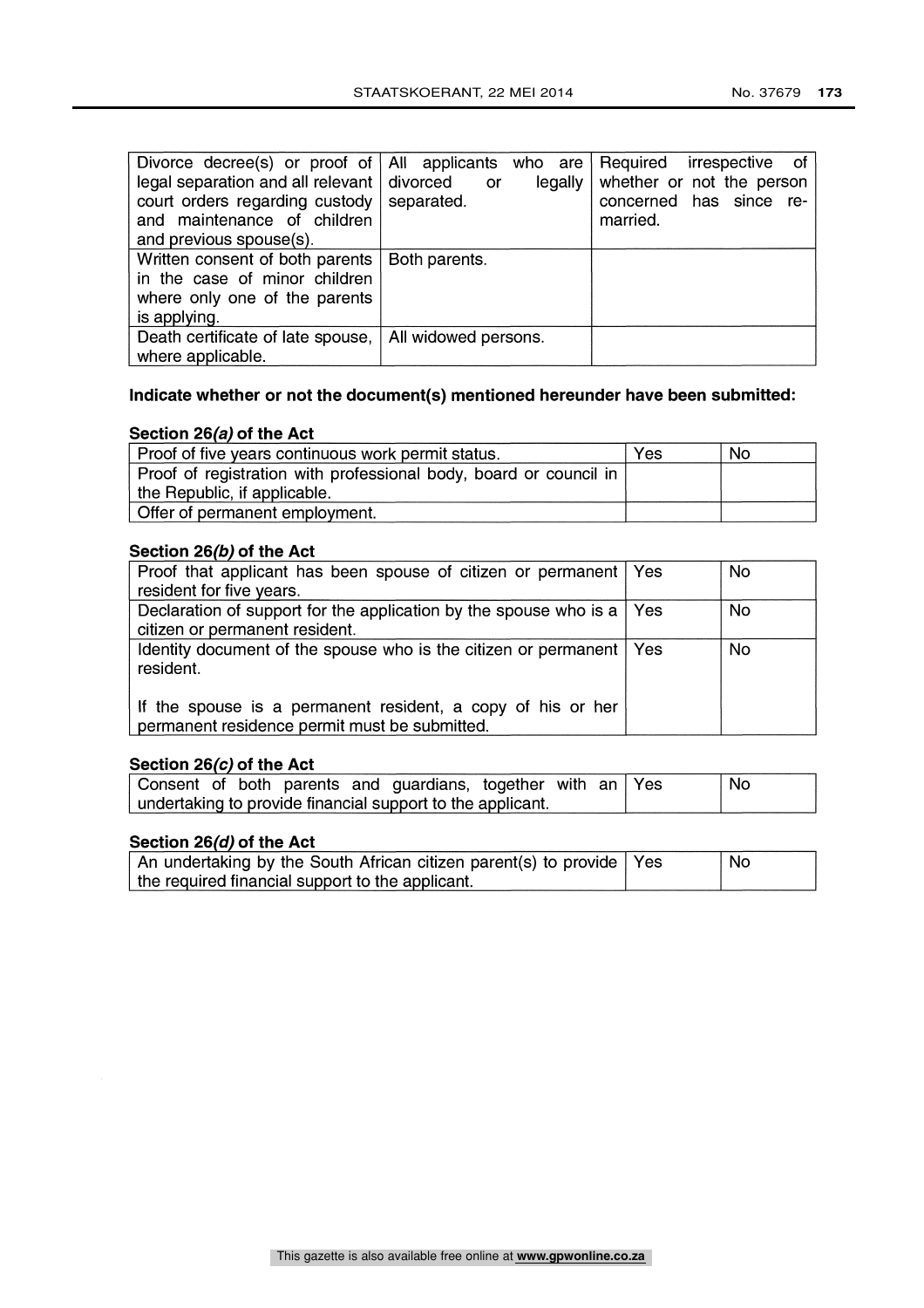## Section 27(a) of the Act

| An offer of permanent employment.                                                                                                                                                                                                                                                                   | Yes | <b>No</b> |
|-----------------------------------------------------------------------------------------------------------------------------------------------------------------------------------------------------------------------------------------------------------------------------------------------------|-----|-----------|
| An original clipping, not older than four months at the time of<br>application, from the national printed media-<br>(a) reflecting the full particulars of the relevant newspaper or<br>magazine, as well as the date on which the advertisement<br>was published;                                  |     |           |
| (b) stipulating the minimum qualifications and experience<br>required to fill the position;<br>(c) clearly define the position offered and the responsibilities to<br>be performed;<br>(d) measure at least 60 millimetres by 60 millimetres; and<br>(e) state the closing date for the application |     |           |
| Proof that the application falls within the specific professional<br>category or within the specific occupational class contemplated<br>in section 19(1) of the Immigration Act.                                                                                                                    | Yes | <b>No</b> |

## Section 27(b) of the Act

| Proof that the applicant falls within the critical skills category as<br>published from time to time by the Minister by notice in the<br>Gazette in the form of a certificate from the professional body,<br>council or board recognised by SAQA in terms of section 13(1)(i)<br>of the National Qualifications Framework Act or the relevant<br>Department confirming the skills or qualifications of the applicant. | Yes | No. |
|-----------------------------------------------------------------------------------------------------------------------------------------------------------------------------------------------------------------------------------------------------------------------------------------------------------------------------------------------------------------------------------------------------------------------|-----|-----|
| If required by law, a certificate of registration with the<br>professional body, council or board recognised by SAQA in<br>terms of section 13(1)(i) of the National Qualifications Framework<br>Act                                                                                                                                                                                                                  | Yes | No. |
| Proof of post qualification experience of at least five years.                                                                                                                                                                                                                                                                                                                                                        | Yes | No. |
| Testimonials from previous employers.                                                                                                                                                                                                                                                                                                                                                                                 | Yes | No. |
| A comprehensive curriculum vitae                                                                                                                                                                                                                                                                                                                                                                                      | Yes | No. |
| A letter of motivation indicating that the critical skills possessed<br>by the applicant will be to the benefit of the South African<br>environment in which he/she intends to operate and which<br>relates to the critical skill in question.                                                                                                                                                                        |     |     |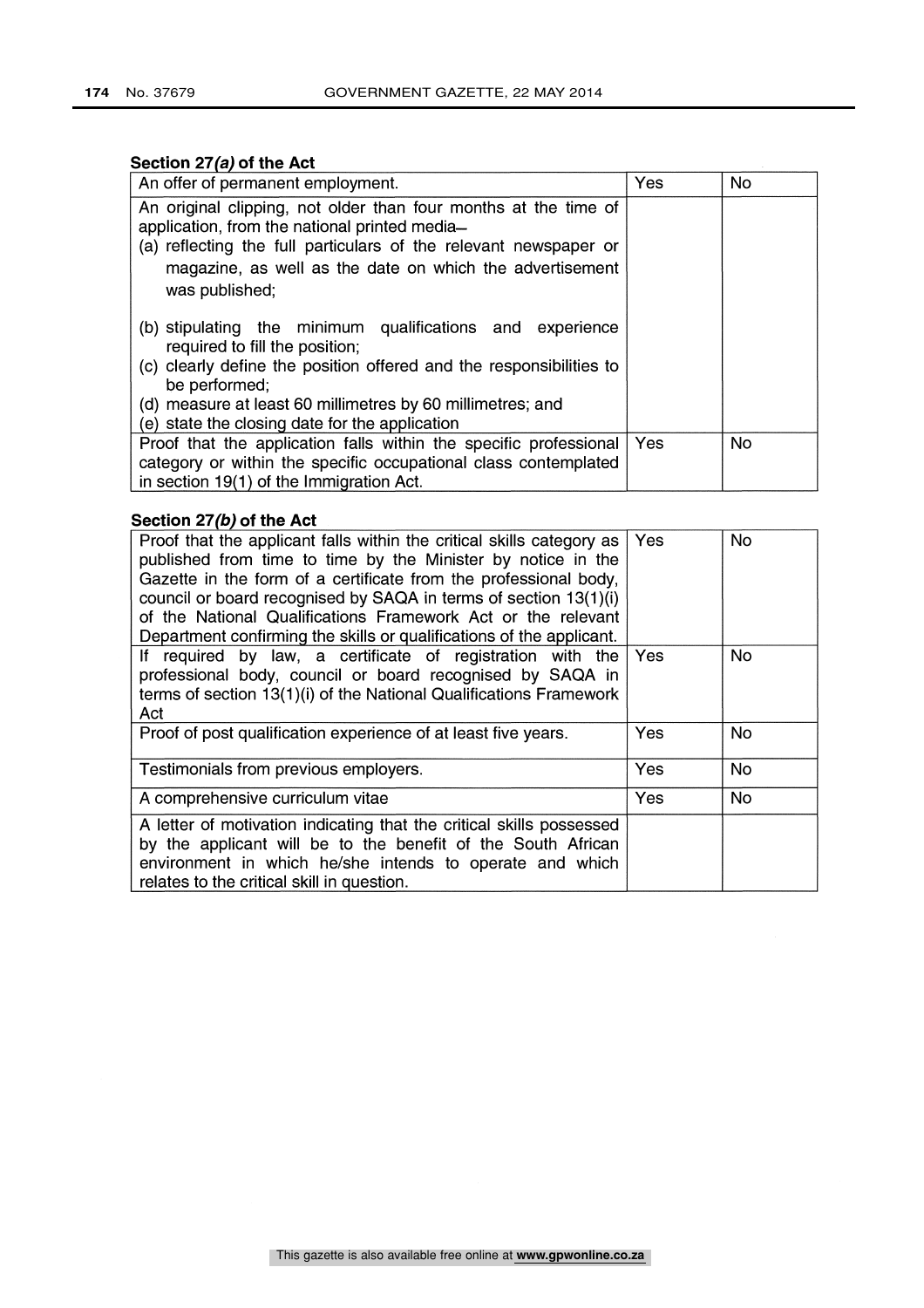## Section 27(c) of the Act In respect of an application by a foreigner who intends to establish a business or

## invest in a business that is not established in the Republic

| A certificate issued by a chartered accountant registered with the<br>South African Institute of Chartered Accountants<br>or a<br>professional accountant registered with the South African<br>Institute of Professional Accountants to the effect that-<br>at least an amount in cash as determined from time to time<br>(a)<br>by the Minister, after consultation with the Minister of Trade<br>and Industry, by notice in the Gazette, is available; or<br>at least an amount in cash and capital as determined from<br>(b)<br>time to time by the Minister, after consultation with the<br>Minister of Trade and Industry, by notice in the Gazette, is<br>available to be invested in the Republic. | <b>Yes</b> | No |  |
|-----------------------------------------------------------------------------------------------------------------------------------------------------------------------------------------------------------------------------------------------------------------------------------------------------------------------------------------------------------------------------------------------------------------------------------------------------------------------------------------------------------------------------------------------------------------------------------------------------------------------------------------------------------------------------------------------------------|------------|----|--|
| (a) A business plan outlining the feasibility of the business,<br>both in the short and long term; and<br>(b) an undertaking that at least 60% of the total staff<br>compliment employed in the operations of the business<br>are or shall be citizens or permanent residents employed<br>permanently in various positions                                                                                                                                                                                                                                                                                                                                                                                |            |    |  |
| An undertaking to register with the South African Revenue<br>Service                                                                                                                                                                                                                                                                                                                                                                                                                                                                                                                                                                                                                                      | Yes        | No |  |
| Proof of registration with the relevant professional body, board or<br>council recognised by SAQA in terms of section 13(2)(i) of the<br>National Qualifications Framework Act, where applicable.                                                                                                                                                                                                                                                                                                                                                                                                                                                                                                         |            |    |  |

## In respect of an application by a foreigner who has established a business or

# invested in an existing business in the Republic

| A certificate issued by a chartered accountant registered with the<br>South African Institute of Chartered Accountants or a<br>professional accountant registered with the South African<br>Institute of Professional Accountants to the effect that- | <b>Yes</b> | <b>No</b> |
|-------------------------------------------------------------------------------------------------------------------------------------------------------------------------------------------------------------------------------------------------------|------------|-----------|
| at least an amount in cash as determined from time to time<br>(a)<br>by the Minister, by notice in the Gazette has been invested<br>in the business; and                                                                                              |            |           |
| proof that at least 60% of the total staff compliment<br>(b)<br>employed in the operations of the business are citizens or<br>permanent residents employed permanently in various<br>positions.                                                       |            |           |